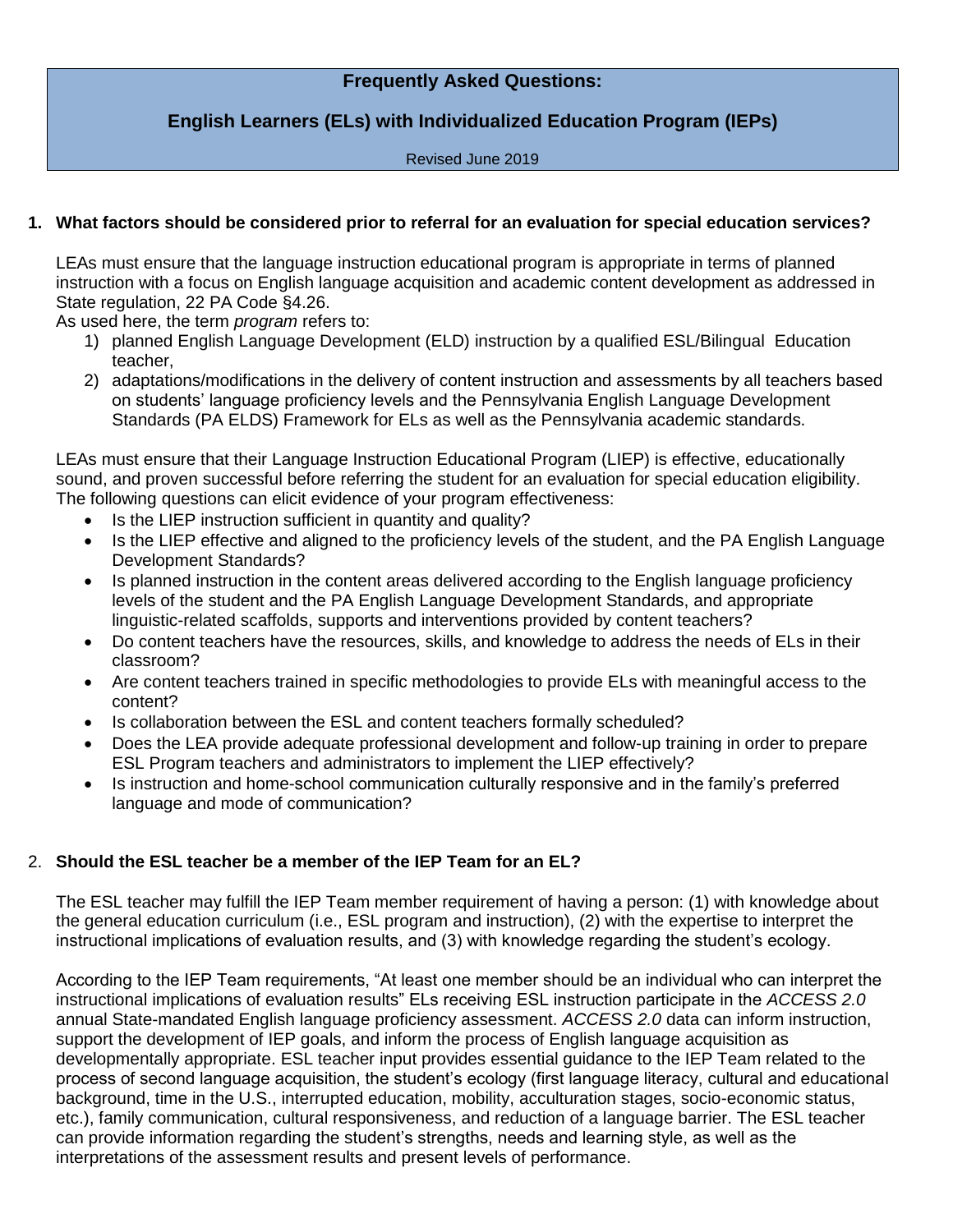#### 3. **Should an EL with a disability receive both ESL instruction and special education services? Who makes the decision regarding the instructional plan?**

Yes. As addressed in *22 Pa. Code §4.26,* LIEP and special education programming are not mutually exclusive. Special education services do not replace English language development services or vice versa. ELs must be afforded all supports, resources, and programming for which they are eligible. In other words, ELs are eligible for special education services if they meet IEP eligibility criteria and, conversely, students with a disability are eligible for English language development programming if they are identified as an EL.

All ELs who are eligible for special education may continue to receive ELD instruction at their appropriate English language proficiency and developmental levels**.** A State-mandated English Language Proficiency assessment tool, *ACCESS 2.0 or Alternate ACCESS for ELLs* is administered to ELs annually, and provides information regarding the progress of language acquisition in the domains of listening, speaking, reading and writing. Considering these data, the IEP Team may recommend to the ELD program how ELD instruction and Special Education services can be coordinated and delivered to meet the students' individual needs. Based on these individual needs, ELD instruction could range from full participation to consultative support. LEAs must address how ELD instruction will be provided for ELs with IEPs receiving services in other locations, such as an IU special education program.

### 4. **Explain the ELD instructional delivery models for ELs with IEPs.**

The delivery models may include full participation in daily ELD instruction, one-on-one ELD instruction, or consultative support. Consultative support includes providing the special education teachers with information/training on the WIDA *Performance Definitions, WIDA Can Do Descriptors* and the *PA English Language Development Standards*, as well as professional development opportunities on current ELD practices as it relates to the student's English language development needs. Consultative support should be documented by collecting evidence of scheduled meetings and outcomes related to the student's progress. Programs must collaborate to ensure that both the language needs and special education requirements of the student are met.

#### **5. When evaluating (or reevaluating) ELs with IEPs, should the ESL teacher be a member of the Multidisciplinary Evaluation Team?**

Yes. The ESL teacher should be a member of the evaluation (reevaluation) team for an EL. The assessment data, including classroom observations, progress monitoring, and the results of formative and summative assessments, (e.g. the State-mandated annual English language proficiency assessment *ACCESS 2.0*) should be discussed and be part of the evaluation. The expertise of an ESL teacher will be necessary to determine valid recommendations regarding evaluation/placement and ongoing ELD instruction for ELs.

#### 6. **Should assessment data related to second language acquisition be part of the special education evaluation report?**

In the absence of standardized assessments that are culturally and linguistically appropriate for and normed on ELs, the Multidisciplinary Evaluation Team must consider multiple data sources (e.g., years in the United States, years of instruction in English, *WIDA Screener* results). Data related to the second language acquisition process should indicate how the student is performing in listening, speaking, reading, and writing skills, and how they compare to other ELs with similar profiles, as well as how they progress in relation to what is developmentally appropriate for their English language proficiency levels, per the *WIDA Performance Definitions*. Realizing that no single test will accurately represent the abilities of the student, given the language and cultural barriers, the expertise of an ESL teacher will be necessary to determine valid recommendations regarding evaluation/placement and ongoing ELD instruction for ELs.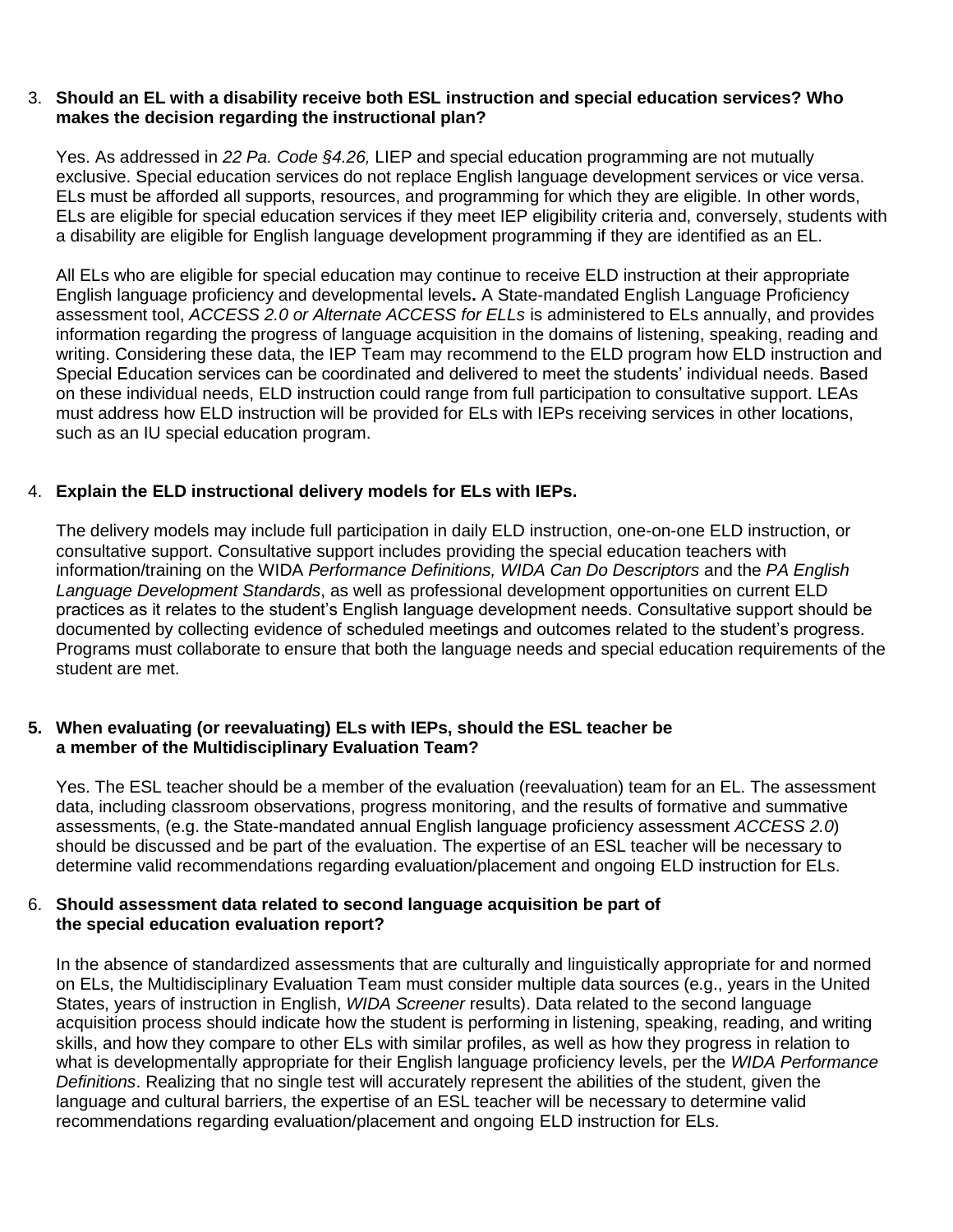### 7. **Who determines the need for and amount of ELD instruction an EL with an IEP receives**?

All ELs who are eligible for special education have the right to receive ELD instruction at their appropriate proficiency and developmental levels**.** The *ACCESS 2.0* or *Alternate ACCESS for ELLs* is administered to ELs annually. Criteria from that assessment can be used to reclassify students from the LIEP. In terms of students with significant disabilities, the IEP Team with the ESL teacher should discuss whether the student is receiving a Free, Appropriate, Public Education (FAPE) in the LIEP, keeping in mind the student's needs and the appropriate placement to meet those needs. Data from multiple assessments such as, *ACCESS 2.0/Alternate ACCESS for ELLs*, *WIDA Screener/W-APT*, will assist in determining the level of ELD instruction, from daily instruction to consultative services.

### 8. **What criteria are used when determining specific assessments for an EL?**

The student's English language proficiency level and years of instruction in English and other languages should be considered in determining the language of assessment. When selecting specific assessments for the evaluation of an EL, the Multidisciplinary Evaluation Team must use technically sound instruments that may assess the relative contribution of cognitive and behavioral factors, in addition to physical or developmental factors. Furthermore, each team must ensure that—

(1) Assessments and other evaluation materials used to assess a student:

- are selected and administered so as not to be discriminatory on a racial or cultural basis;
- are provided and administered in the student's native language or other mode of communication and in the form most likely to yield accurate information on what the student knows and can do academically, developmentally, and functionally, unless it is clearly not feasible to so provide or administer;
- are used for the purposes for which the assessments or measures are valid and reliable;
- are administered by trained and knowledgeable personnel; and
- are administered in accordance with any instructions provided by the producer of the assessments. (2) Assessments and other evaluation materials include those tailored to assess specific areas of educational need, and not merely those that are designed to provide a single general intelligence quotient.
- (3) Assessments are selected and administered so as best to ensure that if an assessment is administered to a student with impaired sensory, manual, or speaking skills, the assessment results accurately reflect the student's aptitude or achievement level or whatever other factors the test purports to measure, rather than reflecting the student's impaired sensory, manual, or speaking skills (unless those skills are the factors that the test purports to measure).
- (4) The student is assessed in all areas related to the suspected disability, including, if appropriate, health, vision, hearing, social and emotional status, general intelligence, academic performance, communicative status, and motor abilities.

### **9. What criteria are used for reclassifying students from the ELD program? How does the criteria relate to students with significant cognitive disabilities who may have only acquired limited language skills?**

Once ELs attain English proficiency as defined in the state reclassification procedure, they must be reclassified as former ELs. The academic progress of former ELs must be actively monitored by district personnel for a period of two (2) years after reclassification. Former ELs must be reported to the state as such for a period of four years after reclassification.

[State Required Reclassification, Monitoring, and Redesignation of ELs Criteria and Procedures](https://www.education.pa.gov/Documents/Teachers-Administrators/Curriculum/ESL/Reclassification%20Monitoring%20and%20Redesignation%20of%20ELs.pdf)

 [https://www.education.pa.gov/Documents/Teachers-](https://www.education.pa.gov/Documents/Teachers-Administrators/Curriculum/ESL/Reclassification%20Monitoring%20and%20Redesignation%20of%20ELs.pdf)[Administrators/Curriculum/ESL/Reclassification%20Monitoring%20and%20Redesignation%20of%](https://www.education.pa.gov/Documents/Teachers-Administrators/Curriculum/ESL/Reclassification%20Monitoring%20and%20Redesignation%20of%20ELs.pdf) [20ELs.pdf](https://www.education.pa.gov/Documents/Teachers-Administrators/Curriculum/ESL/Reclassification%20Monitoring%20and%20Redesignation%20of%20ELs.pdf)

# 10. **Should LEAs contract bilingual psychologists to do IQ testing for ELs?**

Yes and No.